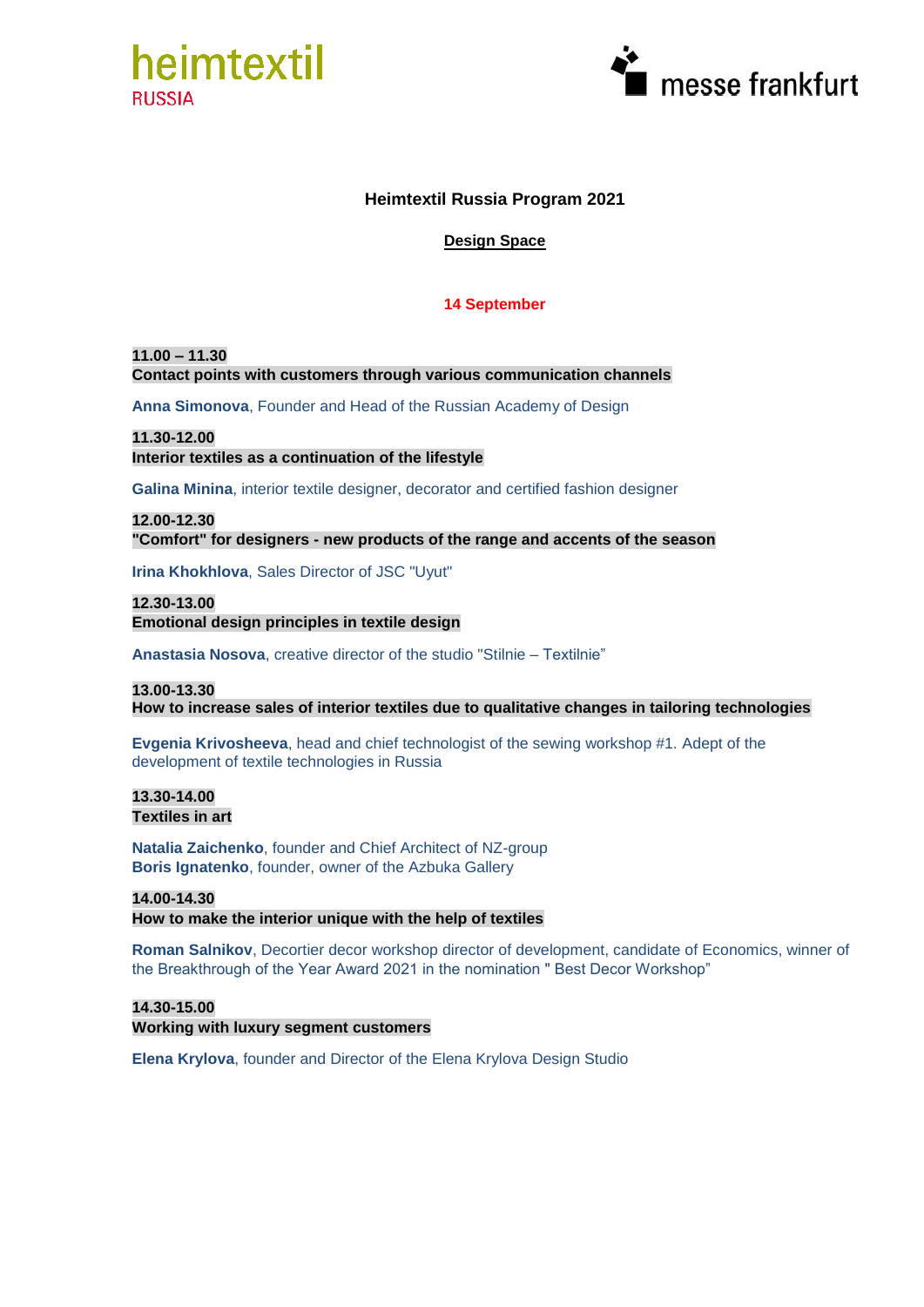



## **15.00-15.30**

#### **Who should I be? 25+ ways to develop in textile design**

**Maria Svetlakova**, head of the Room-Art design school, teacher and author of educational programs and methods, professional artist in fabrics and textiles, member of the Union of Abstract Artists

#### **15.30-16.00**

**Paint, wallpaper, textiles of the same brand are the basis of the interior concept**

**Anna Kutz**, Head of the Textile and Upholstery Services Department, Manders

**16.00-16.30 the topic is being clarified**

**16.30-17.00 Bright accents in the hotel interiors. How to avoid "no" interior?**

**Nadezhda Kuznetsova**, Managing Director, Founder of Melange Decor LLC

## **17.00-18.00 Round table: Professional standards**

Moderator of the session: **Andrey Radaev**, President (SADA) of the Siberian Association of Designers and Architects, board member of the Opora Russia, Head of the Commission on Architecture, Director of the ArtVision design studio

Speakers of the round table:

**Alyona Prokofieva-Kuzhel**, founder of the ART House design bureau, winner of the Brain Designer competition, holder of the title "The Most Intelligent Designer of St. Petersburg", chairman of the RIDU Interior Designers Union in St. Petersburg

**Stanislav Orekhov**, designer, practitioner, owner of an interior design studio, author of 20 training programs at the" School of Design»

**Lyubov Bobkova**, interior designer, member of the Siberian Association of Designers and Architects, chairman of the Lipetsk regional branch of Interior Designers of Russia Union

#### **15 September**

#### **11.00-12.00**

**Round table discussion: Interior designer + textile decorator-on the same wave. Is it possible to make cool projects together?**

Moderator of the session: **Yesenia Semipyadnaya**, founder and president of Textile Designers and Decorators Union, head and inspirer of the textile studio "Three Designers", member of Artists of Russia Creative Union

Speakers of the round table:

**Marianna Mogilevskaya,** textile designer, decorator

**Roman Salnikov**, Decortier decor workshop director of development, candidate of Economics, winner of the Breakthrough of the Year Award 2021 in the nomination "Best Decor Workshop"

**Evgenia Ignatova**, graduate of Istituto Europeo di Design (Barcelona, Spain), Head of the J-I design Studio DESIGN X BUSINESS, Creator of the DEx Academy design School

**Ekaterina Dyatlova**, architect, interior designer, author of unique northern cuisine restaurant Björn interiors in Moscow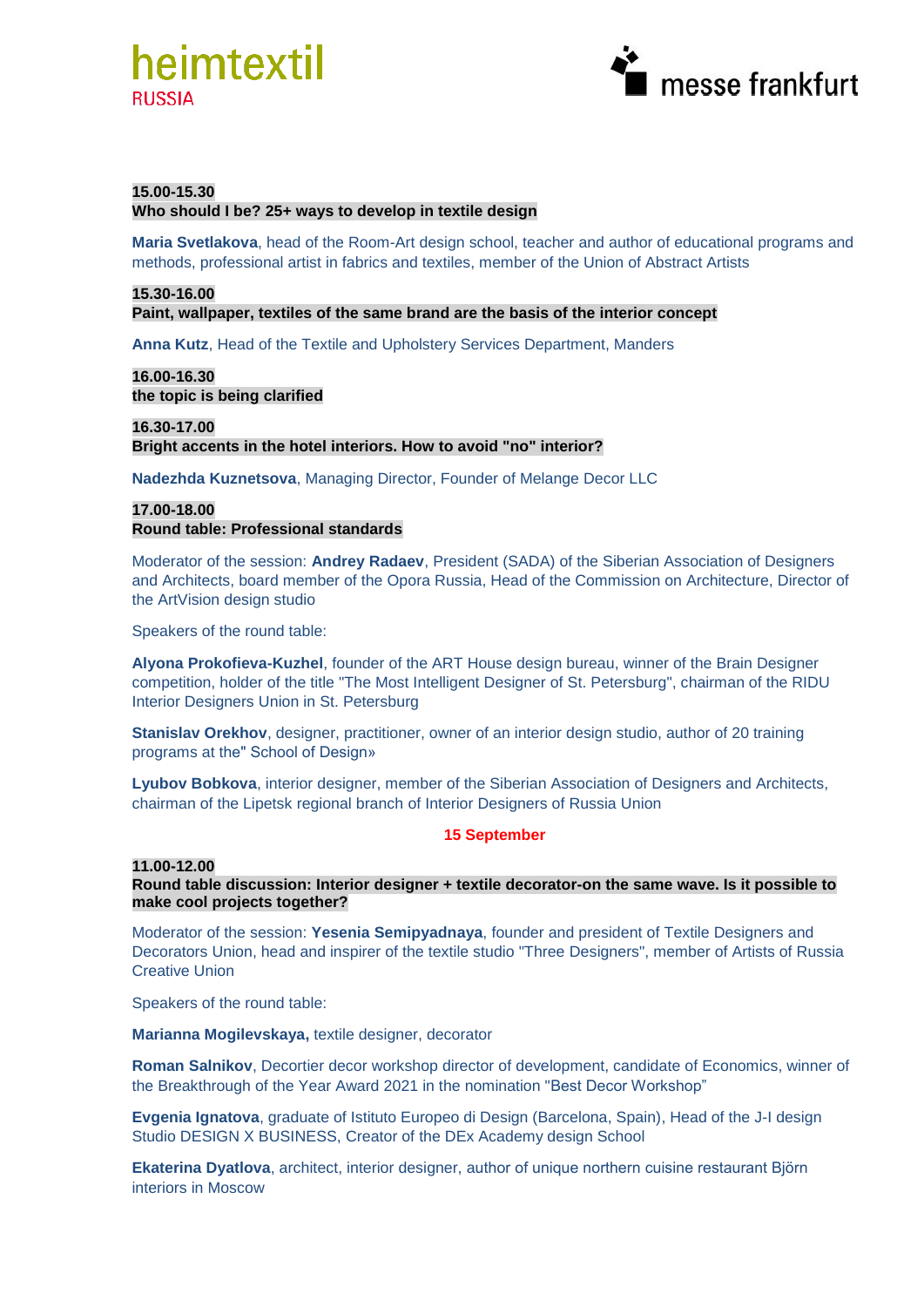# heimtextil **RUSSIA**



**Violetta Dolgova**, a private interior designer for the most demanding customers who know the value of their time, individuality and personal space

#### **12.00 – 12.30**

## **Professional burnout of a textile designer. Where and how to look for ideas**

**Anna Pronskaya**, a well-known Russian designer and decorator, teacher of the School of Detail Design in Moscow and at the Higher British School, Member of the Subject Design Specialists Association

#### **12.30-13.00**

## **My perfect collection. Basic principles of creating and replenishing fabrics collection**

**Natalia Zorina**, member of the Moscow Union of Designers, author of the annual Trend book on interior fabrics

#### **13.00-14.00**

## **Round table discussion: Textile decorator + fabric supplier-the rules of good work!**

Moderator of the session: **Yesenia Semipyadnaya**, founder and president of Textile Designers and Decorators Union, head and inspirer of the textile studio "Three Designers", member of Artists of Russia Creative Union

Speakers of the round table:

**Anna Pokhlebina**, Head and Creative Director, Matilda's Workshop, Matilda Project and Matilda Skameikina's Workshop

**Olga Loktionova**, designer, head of DETAILS textile studio, creative Director of the Art Weekend project

**Valentina Rudy**, сommercial Director of Dana Panorama

**Elvira Smirnova**, commercial director and art director of the Arben Gallery company, the ideological inspirer of all gallery textile collections

**Alexander Zablotsky**, representative of Indes Fuggerhaus Textil Gmbh

#### **14.00-14.30**

**Bring the repair to the last pad and curtain: the laws of project successful completion** 

**Natalia Preobrazhenskaya**, art critic, chief designer of the top Moscow studio "Cozy Apartment", decorator and interior designer of the developer "KROST", trendsetter and colorist

#### **14.30-15.15**

#### **Bandex: Curtain bands in the luxury segment. A new GALAXY for manual folds**

**Galina Lugina**, Russia's leading textile designer, decorator, industrial designer, founder of the GL Bureau company, co-founder of the AVANGARD Textile Expert Club

**Martin Grübener**, Managing Partner of BANDEX

**Tatyana Chernykh**, official representative of the BANDEX company in Russia

#### **15.15-16.30**

**The most spectacular window design techniques**

**Kirill Istomin**, a leading interior designer and decorator in Russia, with projects all over the world – from New York and Los Angeles to St. Petersburg and Almaty

#### **17.00-18.00**

**Heimtextil Russia Textile Designers and Decorators Award Ceremony**